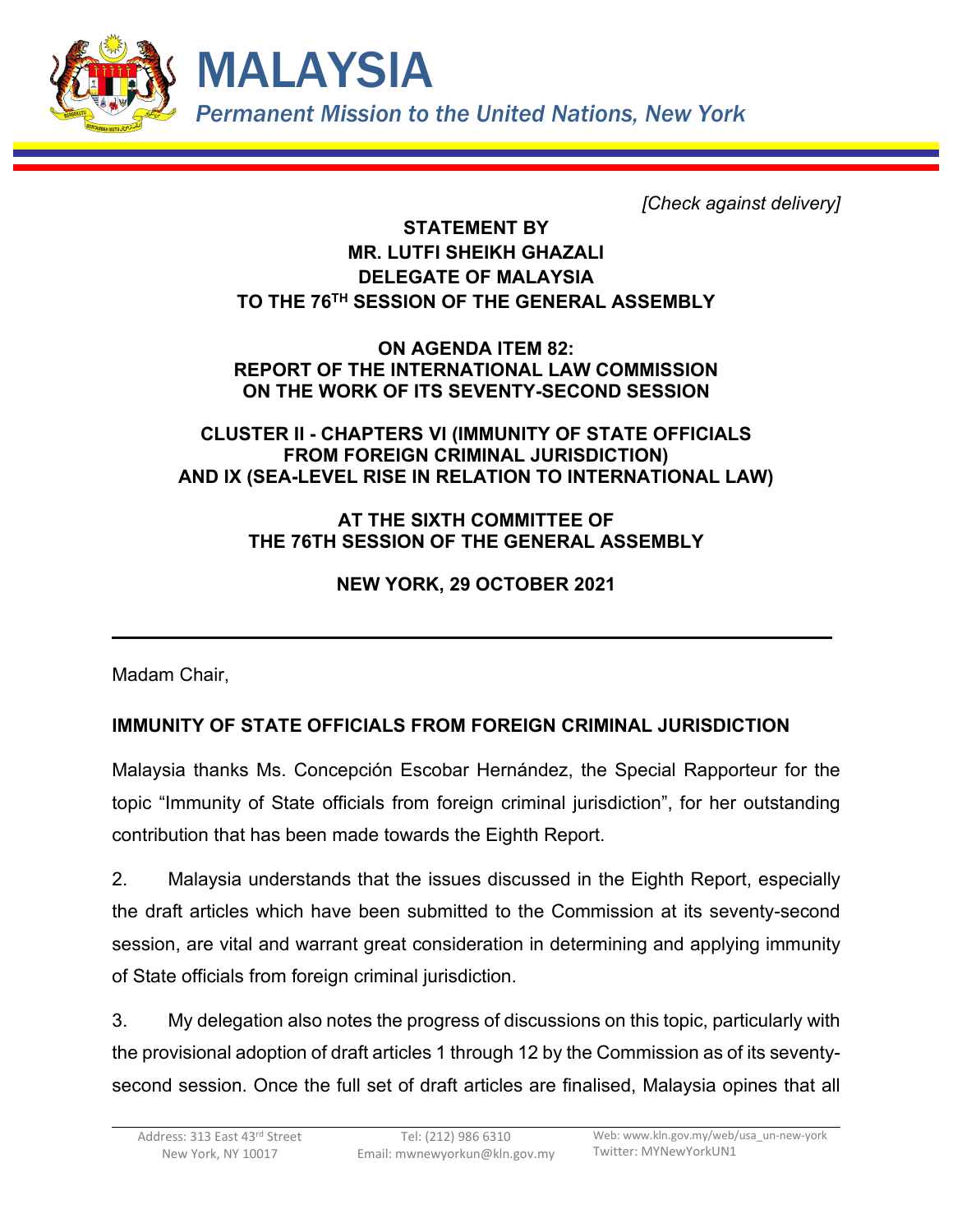Member States should be allowed to comment on the full set of draft articles to ensure that all Member States are equally informed of them. Today, my delegation wishes to provide our comments specifically on draft articles 17 and 18.

### Draft Article 17

4. Regarding the proposed draft article 17, Malaysia is generally agreeable with this draft article. However, we wish to emphasise that there should be an acceptance that the suspension of national proceedings which is pending an international dispute settlement on this matter would be particularly deferential to the State of the official.

5. With reference to paragraph 2 of draft article 17, Malaysia agrees with the Special Rapporteur that having a time limit would be beneficial as a guide to avoid any delays to the dispute settlement process. Be that as it may, in view of the sensitivities and characteristics of the issue of immunity, and to have a clearer perspective on the most appropriate time limit for this draft article, Malaysia proposes for the Special Rapporteur to conduct an in-depth study on the possible pros and cons of both a 6-month time limit and a 12-month time limit for further deliberation.

#### Draft Article 18

6. Additionally, Malaysia welcomes the inclusion of draft article 18 which acknowledges the need to safeguard the relevance and importance of international criminal tribunals in fighting against impunity for the most serious crimes of international concern. My delegation is flexible about the placement of this draft article, either as draft article 18 or as paragraph 3 in draft article 1.

Madam Chair,

## **SEA-LEVEL RISE IN RELATION TO INTERNATIONAL LAW**

7. Turning now to the topic "Sea-level rise in relation to international law", Malaysia would like to record her appreciation to Mr. Bogdan Aurescu and Ms. Nilufer Oral, the cochairs of the Study Group, for the excellent preparation of the first issues paper focusing on issues relating to the law of the sea as well as the subsequent analysis thereto.

8. Malaysia appreciates the analysis of the topic and the views expressed by members of the Study Group as well as Member States that have provided examples of